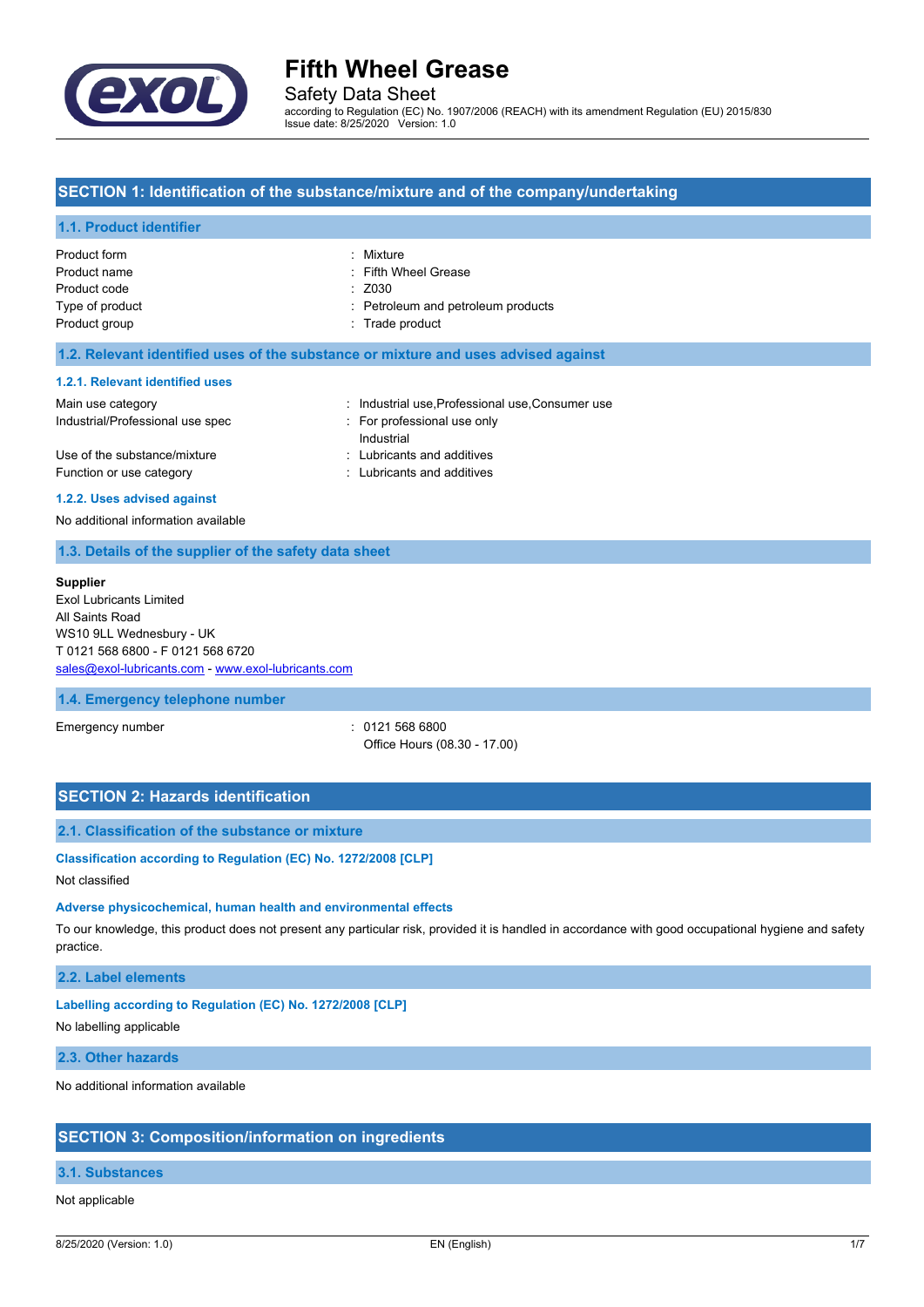# Safety Data Sheet

according to Regulation (EC) No. 1907/2006 (REACH) with its amendment Regulation (EU) 2015/830

### **3.2. Mixtures**

This mixture does not contain any substances to be mentioned according to the criteria of section 3.2 of REACH Annex II

| <b>SECTION 4: First aid measures</b>                                                                                                                       |                                                                                                                                                                                                             |
|------------------------------------------------------------------------------------------------------------------------------------------------------------|-------------------------------------------------------------------------------------------------------------------------------------------------------------------------------------------------------------|
| 4.1. Description of first aid measures                                                                                                                     |                                                                                                                                                                                                             |
| First-aid measures after inhalation<br>First-aid measures after skin contact<br>First-aid measures after eye contact<br>First-aid measures after ingestion | : Remove person to fresh air and keep comfortable for breathing.<br>: Wash skin with plenty of water.<br>: Rinse eyes with water as a precaution.<br>: Call a poison center or a doctor if you feel unwell. |
| 4.2. Most important symptoms and effects, both acute and delayed                                                                                           |                                                                                                                                                                                                             |

No additional information available

**4.3. Indication of any immediate medical attention and special treatment needed**

Treat symptomatically.

| <b>SECTION 5: Firefighting measures</b>                    |                                                                                                                                             |
|------------------------------------------------------------|---------------------------------------------------------------------------------------------------------------------------------------------|
| 5.1. Extinguishing media                                   |                                                                                                                                             |
| Suitable extinguishing media                               | : Water spray. Dry powder. Foam. Carbon dioxide.                                                                                            |
| 5.2. Special hazards arising from the substance or mixture |                                                                                                                                             |
| Hazardous decomposition products in case of fire           | : Toxic fumes may be released.                                                                                                              |
| 5.3. Advice for firefighters                               |                                                                                                                                             |
| Protection during firefighting                             | : Do not attempt to take action without suitable protective equipment. Self-contained<br>breathing apparatus. Complete protective clothing. |

| <b>SECTION 6: Accidental release measures</b>                            |                                                                                                                                                              |
|--------------------------------------------------------------------------|--------------------------------------------------------------------------------------------------------------------------------------------------------------|
| 6.1. Personal precautions, protective equipment and emergency procedures |                                                                                                                                                              |
| 6.1.1. For non-emergency personnel<br>Emergency procedures               | : Ventilate spillage area.                                                                                                                                   |
| 6.1.2. For emergency responders                                          |                                                                                                                                                              |
| Protective equipment                                                     | Do not attempt to take action without suitable protective equipment. For further information<br>refer to section 8: "Exposure controls/personal protection". |
| <b>6.2. Environmental precautions</b>                                    |                                                                                                                                                              |
| Avoid release to the environment.                                        |                                                                                                                                                              |
| 6.3. Methods and material for containment and cleaning up                |                                                                                                                                                              |
| Methods for cleaning up<br>Other information                             | : Take up liquid spill into absorbent material.<br>Dispose of materials or solid residues at an authorized site.                                             |
| 6.4. Reference to other sections                                         |                                                                                                                                                              |
| $\Gamma$ and function in the case of the constant for a set of $\alpha$  |                                                                                                                                                              |

For further information refer to section 13.

| <b>SECTION 7: Handling and storage</b> |                                                                                    |     |
|----------------------------------------|------------------------------------------------------------------------------------|-----|
| 7.1. Precautions for safe handling     |                                                                                    |     |
| Precautions for safe handling          | : Ensure good ventilation of the work station. Wear personal protective equipment. |     |
| 8/25/2020 (Version: 1.0)               | EN (English)                                                                       | 2/7 |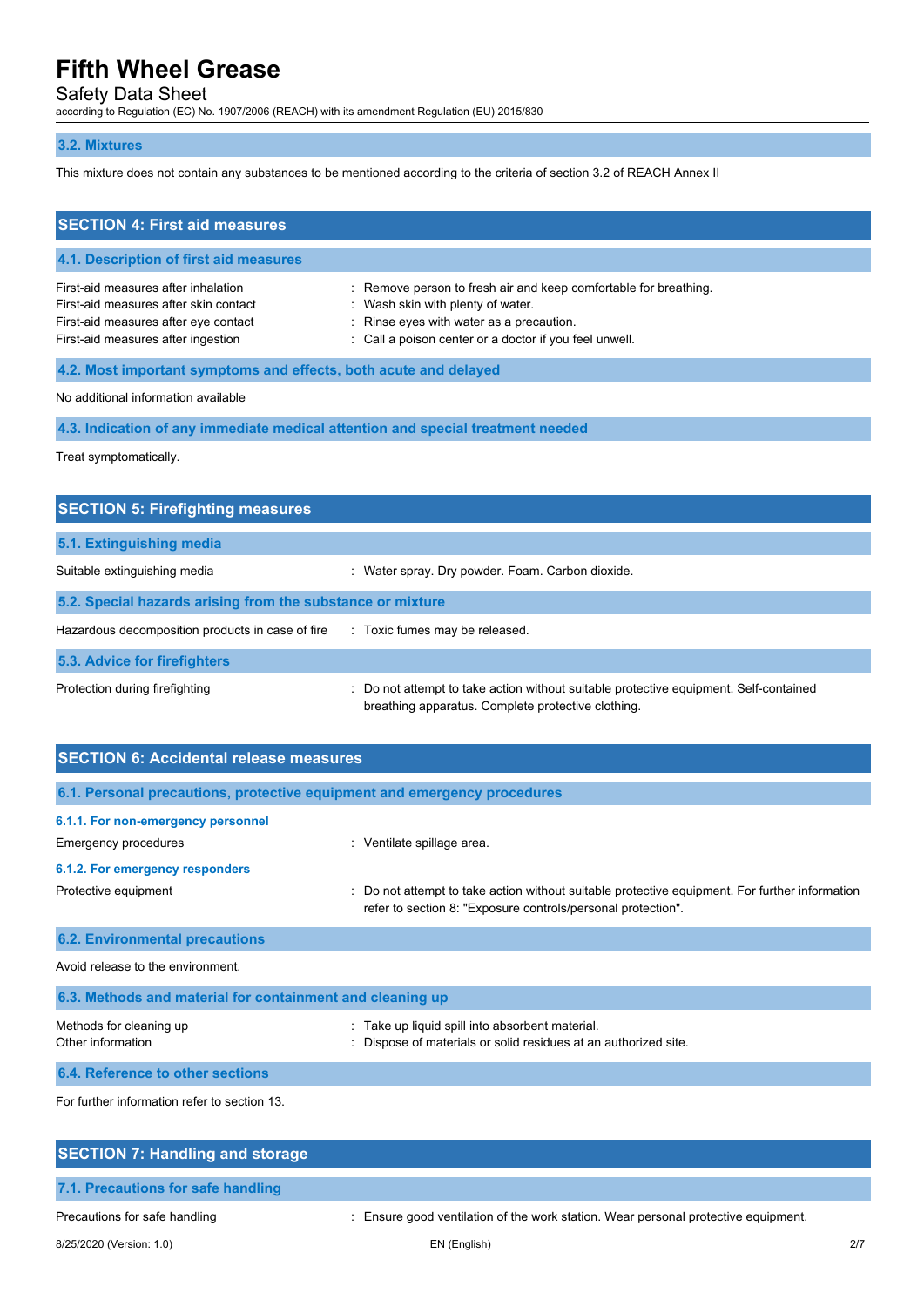#### Safety Data Sheet

according to Regulation (EC) No. 1907/2006 (REACH) with its amendment Regulation (EU) 2015/830

| Hygiene measures                                                  | : Do not eat, drink or smoke when using this product. Always wash hands after handling the<br>product. |
|-------------------------------------------------------------------|--------------------------------------------------------------------------------------------------------|
| 7.2. Conditions for safe storage, including any incompatibilities |                                                                                                        |

| Storage conditions | : Store in a well-ventilated place. Keep cool. |
|--------------------|------------------------------------------------|
|                    |                                                |

**7.3. Specific end use(s)**

No additional information available

### **SECTION 8: Exposure controls/personal protection**

#### **8.1. Control parameters**

#### No additional information available

**8.2. Exposure controls**

#### **Appropriate engineering controls:**

Ensure good ventilation of the work station.

| <b>Hand protection:</b>   |
|---------------------------|
| Protective gloves         |
|                           |
| <b>Eye protection:</b>    |
| Safety glasses            |
|                           |
| Skin and body protection: |

Wear suitable protective clothing

#### **Respiratory protection:**

In case of insufficient ventilation, wear suitable respiratory equipment

#### **Personal protective equipment symbol(s):**



#### **Environmental exposure controls:** Avoid release to the environment.

# **SECTION 9: Physical and chemical properties 9.1. Information on basic physical and chemical properties** Physical state : Liquid Appearance : Grease. Colour : Grey. Odour : Barely perceptible odour. Odour threshold **Download COLLEGE 1.1 COLLEGE 1.1 COLLEGE 1.1 COLLEGE 1.1 COLLEGE 1.1 COLLEGE 1.1 COLLEGE 1.1 COLLEGE 1.1 COLLEGE 1.1 COLLEGE 1.1 COLLEGE 1.1 COLLEGE 1.1 COLLEGE 1.1 COLLEGE 1.1 COLLEGE 1.1 COLLEGE 1.1 CO** pH : No data available Relative evaporation rate (butylacetate=1) : No data available Melting point  $\qquad \qquad : \qquad$  > 140 °C Freezing point **in the case of the case of the case of the case of the case of the case of the case of the case of the case of the case of the case of the case of the case of the case of the case of the case of the case of** Boiling point **in the case of the case of the case of the case of the case of the case of the case of the case of the case of the case of the case of the case of the case of the case of the case of the case of the case of** Flash point : > 200 °C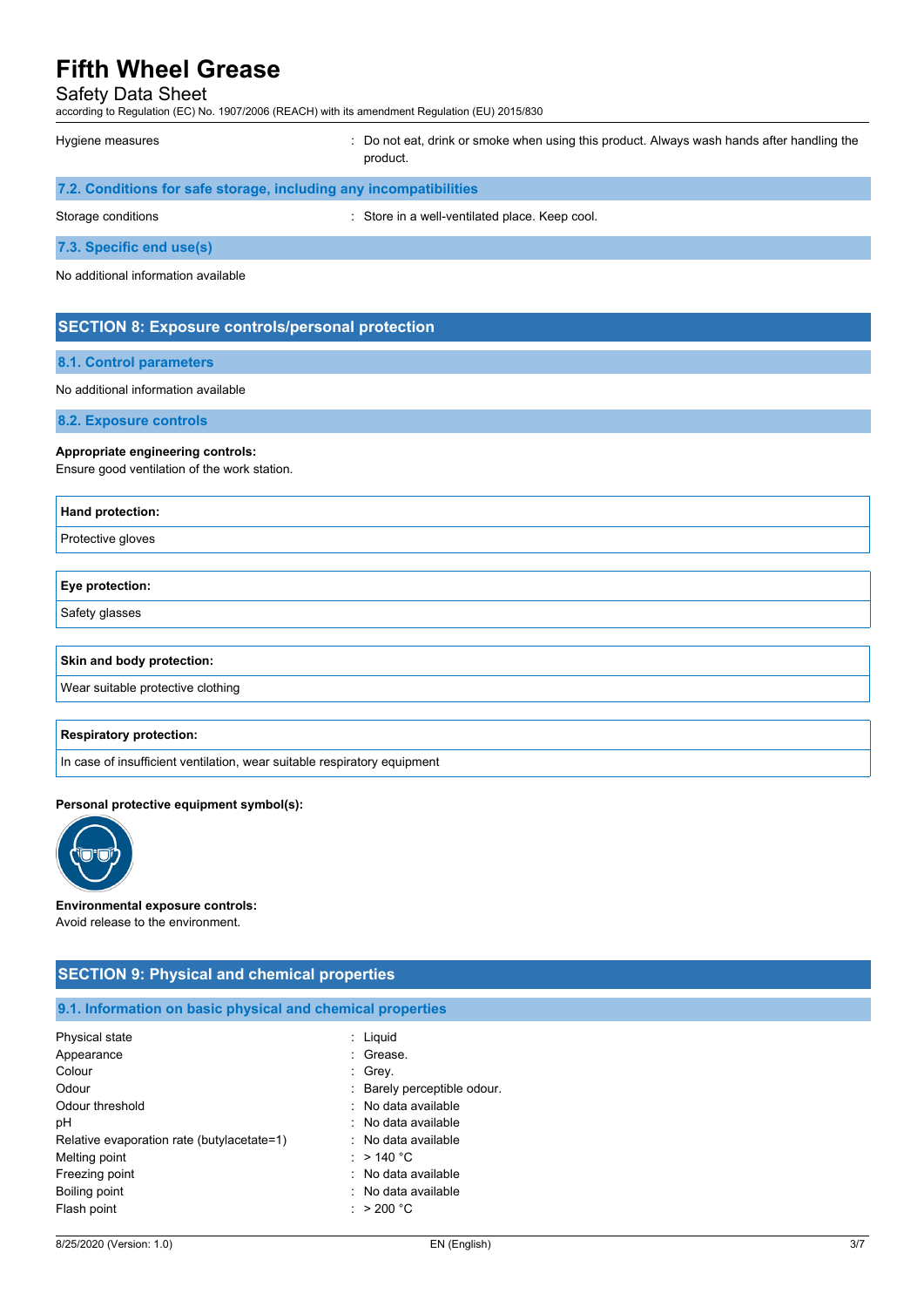# Safety Data Sheet

according to Regulation (EC) No. 1907/2006 (REACH) with its amendment Regulation (EU) 2015/830

| Auto-ignition temperature                       | $:$ No data available               |
|-------------------------------------------------|-------------------------------------|
| Decomposition temperature                       | : No data available                 |
| Flammability (solid, gas)                       | $:$ Not applicable                  |
| Vapour pressure                                 | . No data available                 |
| Relative vapour density at 20 °C                | $:$ No data available               |
| Relative density                                | : No information available          |
| Solubility                                      | $:$ insoluble in water.             |
| Partition coefficient n-octanol/water (Log Pow) | $:$ No data available               |
| Viscosity, kinematic                            | : 680 mm <sup>2</sup> /s @ 40 deg C |
| Viscosity, dynamic                              | : No data available                 |
| <b>Explosive properties</b>                     | : No data available                 |
| Oxidising properties                            | $:$ No data available               |
| <b>Explosive limits</b>                         | $:$ No data available               |
|                                                 |                                     |

#### **9.2. Other information**

No additional information available

|  | <b>SECTION 10: Stability and reactivity</b> |
|--|---------------------------------------------|
|  |                                             |

#### **10.1. Reactivity**

The product is non-reactive under normal conditions of use, storage and transport.

### **10.2. Chemical stability**

Stable under normal conditions.

**10.3. Possibility of hazardous reactions**

No dangerous reactions known under normal conditions of use.

**10.4. Conditions to avoid**

None under recommended storage and handling conditions (see section 7).

**10.5. Incompatible materials**

No additional information available

**10.6. Hazardous decomposition products**

Under normal conditions of storage and use, hazardous decomposition products should not be produced.

| <b>SECTION 11: Toxicological information</b> |                             |  |  |
|----------------------------------------------|-----------------------------|--|--|
| 11.1. Information on toxicological effects   |                             |  |  |
| Acute toxicity (oral)                        | : Not classified            |  |  |
| Acute toxicity (dermal)                      | : Not classified            |  |  |
| Acute toxicity (inhalation)                  | : Not classified            |  |  |
| Skin corrosion/irritation                    | : Not classified            |  |  |
| Serious eye damage/irritation                | : Not classified            |  |  |
| Respiratory or skin sensitisation            | : Not classified            |  |  |
| Germ cell mutagenicity                       | : Not classified            |  |  |
| Carcinogenicity                              | : Not classified            |  |  |
| Reproductive toxicity                        | Not classified<br>$\bullet$ |  |  |
| STOT-single exposure                         | : Not classified            |  |  |
| STOT-repeated exposure                       | Not classified<br>$\bullet$ |  |  |
| Aspiration hazard                            | Not classified<br>٠         |  |  |
|                                              |                             |  |  |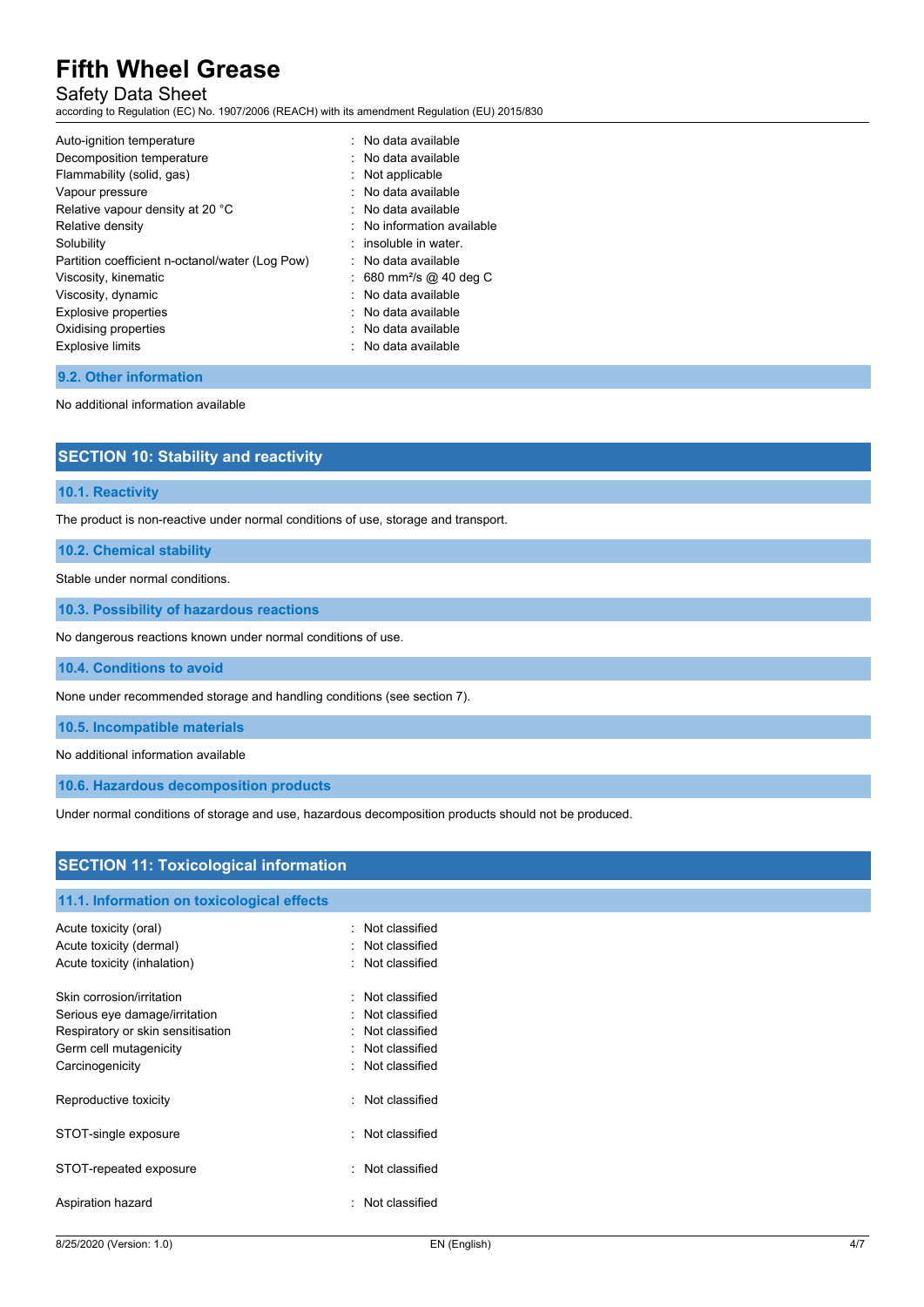Safety Data Sheet

according to Regulation (EC) No. 1907/2006 (REACH) with its amendment Regulation (EU) 2015/830

| <b>Fifth Wheel Grease</b> |                                   |
|---------------------------|-----------------------------------|
| Viscosity, kinematic      | 680 mm <sup>2</sup> /s @ 40 deg C |

| <b>SECTION 12: Ecological information</b>                                                                                                                                  |                                                                                                                                                                  |
|----------------------------------------------------------------------------------------------------------------------------------------------------------------------------|------------------------------------------------------------------------------------------------------------------------------------------------------------------|
| 12.1. Toxicity                                                                                                                                                             |                                                                                                                                                                  |
| Ecology - general<br>Hazardous to the aquatic environment, short-term<br>(acute)<br>Hazardous to the aquatic environment, long-term<br>(chronic)<br>Not rapidly degradable | The product is not considered harmful to aquatic organisms nor to cause long-term adverse<br>effects in the environment.<br>: Not classified<br>: Not classified |
| 12.2. Persistence and degradability                                                                                                                                        |                                                                                                                                                                  |
| No additional information available                                                                                                                                        |                                                                                                                                                                  |
| 12.3. Bioaccumulative potential                                                                                                                                            |                                                                                                                                                                  |
| No additional information available                                                                                                                                        |                                                                                                                                                                  |
| 12.4. Mobility in soil                                                                                                                                                     |                                                                                                                                                                  |
| No additional information available                                                                                                                                        |                                                                                                                                                                  |
| 12.5. Results of PBT and vPvB assessment                                                                                                                                   |                                                                                                                                                                  |
| No additional information available                                                                                                                                        |                                                                                                                                                                  |
| 12.6. Other adverse effects                                                                                                                                                |                                                                                                                                                                  |
| No additional information available                                                                                                                                        |                                                                                                                                                                  |

# **SECTION 13: Disposal considerations**

**13.1. Waste treatment methods**

Waste treatment methods : Dispose of contents/container in accordance with licensed collector's sorting instructions.

# **SECTION 14: Transport information**

| In accordance with ADR / RID / IMDG / IATA / ADN |                |                |                |                |
|--------------------------------------------------|----------------|----------------|----------------|----------------|
| <b>ADR</b>                                       | <b>IMDG</b>    | <b>IATA</b>    | <b>ADN</b>     | <b>RID</b>     |
| 14.1. UN number                                  |                |                |                |                |
| Not applicable                                   | Not applicable | Not applicable | Not applicable | Not applicable |
| 14.2. UN proper shipping name                    |                |                |                |                |
| Not applicable                                   | Not applicable | Not applicable | Not applicable | Not applicable |
| 14.3. Transport hazard class(es)                 |                |                |                |                |
| Not applicable                                   | Not applicable | Not applicable | Not applicable | Not applicable |
| 14.4. Packing group                              |                |                |                |                |
| Not applicable                                   | Not applicable | Not applicable | Not applicable | Not applicable |
| <b>14.5. Environmental hazards</b>               |                |                |                |                |
|                                                  | Not applicable | Not applicable | Not applicable | Not applicable |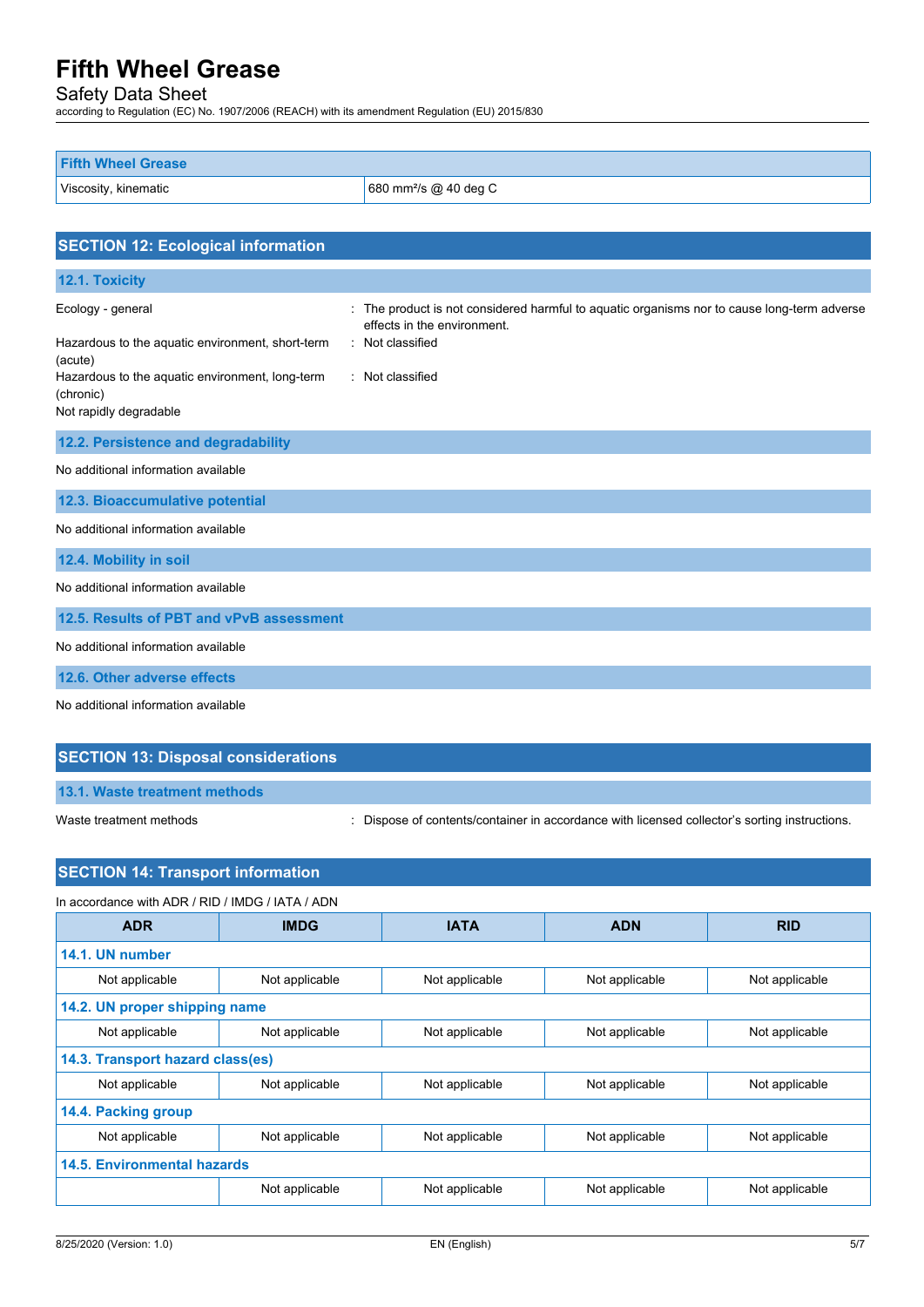## Safety Data Sheet

according to Regulation (EC) No. 1907/2006 (REACH) with its amendment Regulation (EU) 2015/830

No supplementary information available

#### **14.6. Special precautions for user**

#### **Overland transport**

**Transport by sea** Not applicable **Air transport** Not applicable **Inland waterway transport** Not applicable **Rail transport** Not applicable

**14.7. Transport in bulk according to Annex II of Marpol and the IBC Code**

Not applicable

## **SECTION 15: Regulatory information**

**15.1. Safety, health and environmental regulations/legislation specific for the substance or mixture**

#### **15.1.1. EU-Regulations**

Contains no REACH substances with Annex XVII restrictions

Contains no substance on the REACH candidate list

Contains no REACH Annex XIV substances

Contains no substance subject to Regulation (EU) No 649/2012 of the European Parliament and of the Council of 4 July 2012 concerning the export and import of hazardous chemicals.

Contains no substance subject to Regulation (EU) No 2019/1021 of the European Parliament and of the Council of 20 June 2019 on persistent organic pollutants

#### **15.1.2. National regulations**

No additional information available

**15.2. Chemical safety assessment**

No chemical safety assessment has been carried out

# **SECTION 16: Other information**

| <b>Abbreviations and acronyms:</b> |                                                                                                 |  |
|------------------------------------|-------------------------------------------------------------------------------------------------|--|
| <b>ADN</b>                         | European Agreement concerning the International Carriage of Dangerous Goods by Inland Waterways |  |
| <b>ADR</b>                         | European Agreement concerning the International Carriage of Dangerous Goods by Road             |  |
| <b>ATE</b>                         | <b>Acute Toxicity Estimate</b>                                                                  |  |
| <b>BLV</b>                         | Biological limit value                                                                          |  |
| CAS-No.                            | <b>Chemical Abstract Service number</b>                                                         |  |
| <b>CLP</b>                         | Classification Labelling Packaging Regulation; Regulation (EC) No 1272/2008                     |  |
| <b>DMEL</b>                        | Derived Minimal Effect level                                                                    |  |
| <b>DNEL</b>                        | Derived-No Effect Level                                                                         |  |
| <b>EC50</b>                        | Median effective concentration                                                                  |  |
| EC-No.                             | European Community number                                                                       |  |
| <b>EN</b>                          | European Standard                                                                               |  |
| <b>IATA</b>                        | International Air Transport Association                                                         |  |